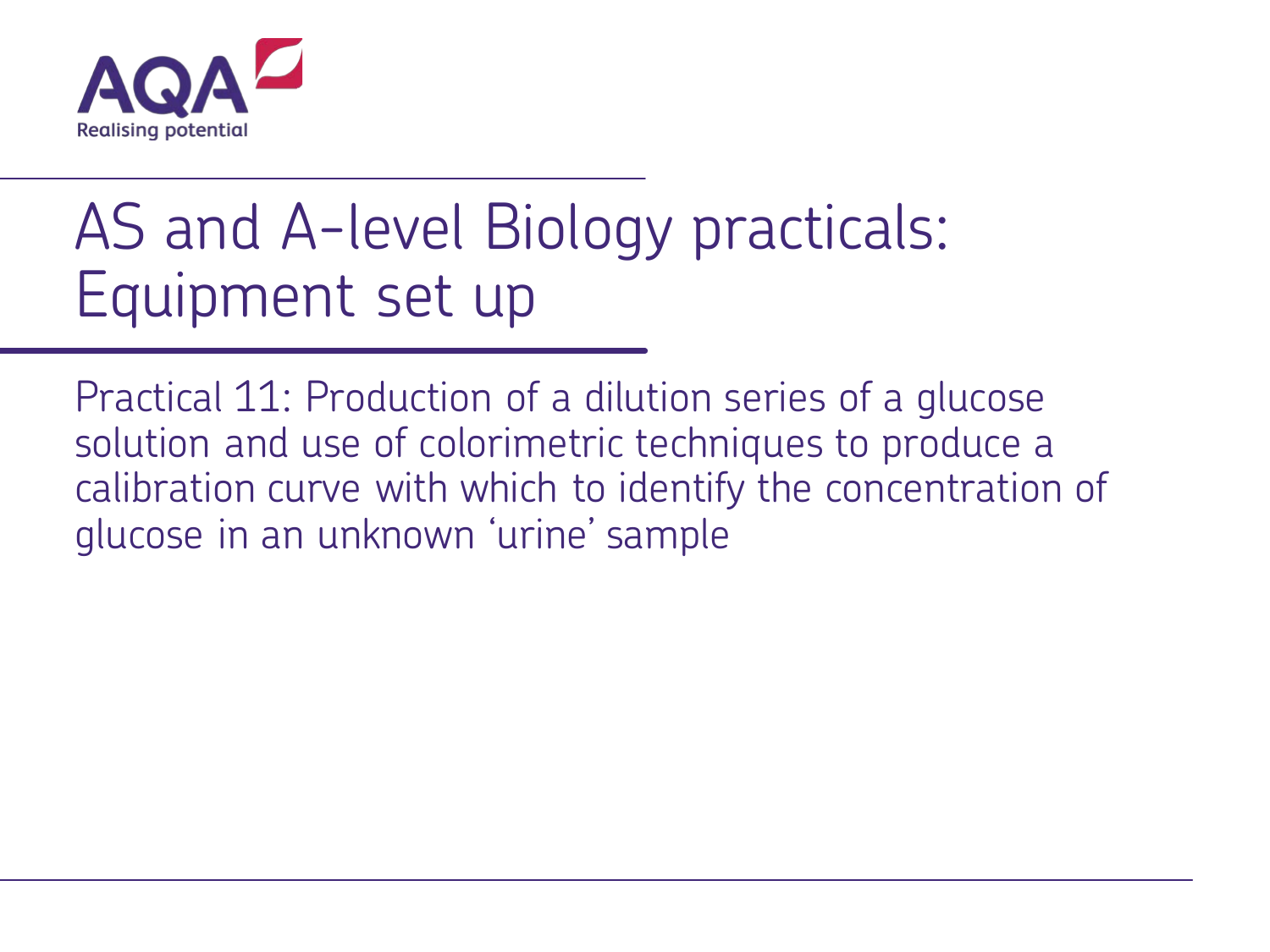#### Setting up the experiment



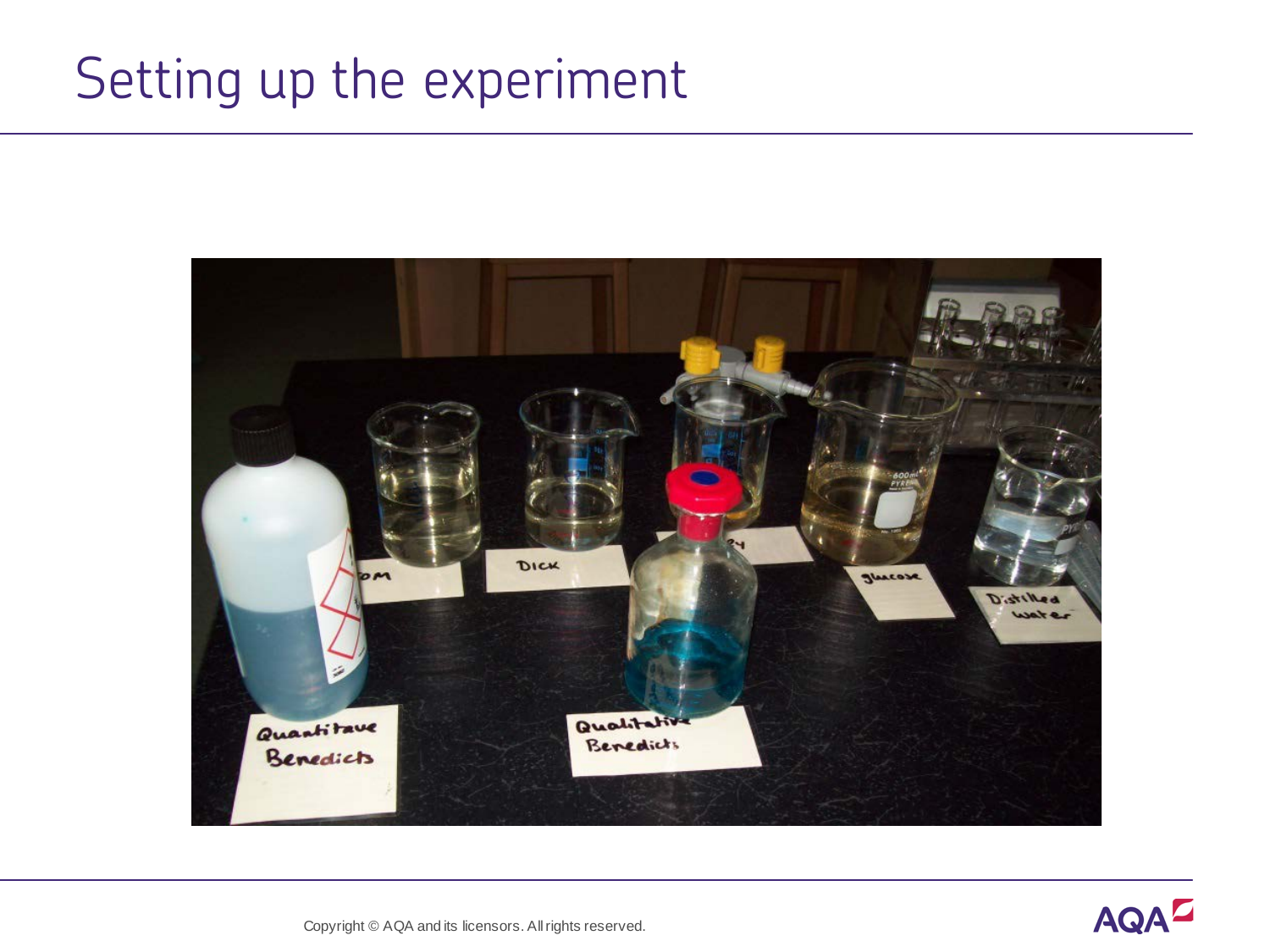- Equipment required for the experiment.
- The glucose standard and samples can be available as a class set or made in bulk and then split into smaller samples per bench depending on the number of students.
- Qualitative or quantitative Benedict's can be used.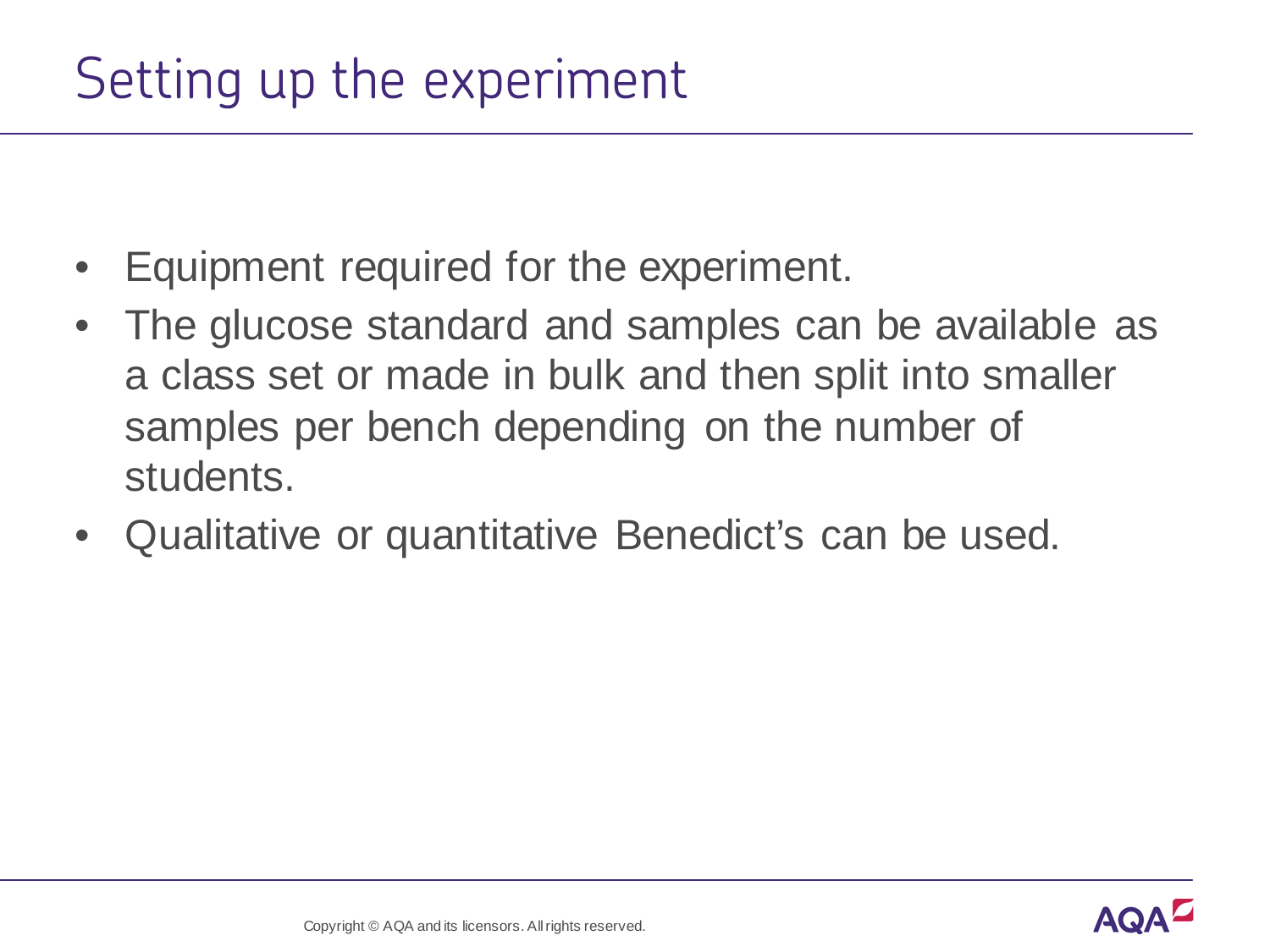Before heating the Benedict's all the samples should be the same colour.



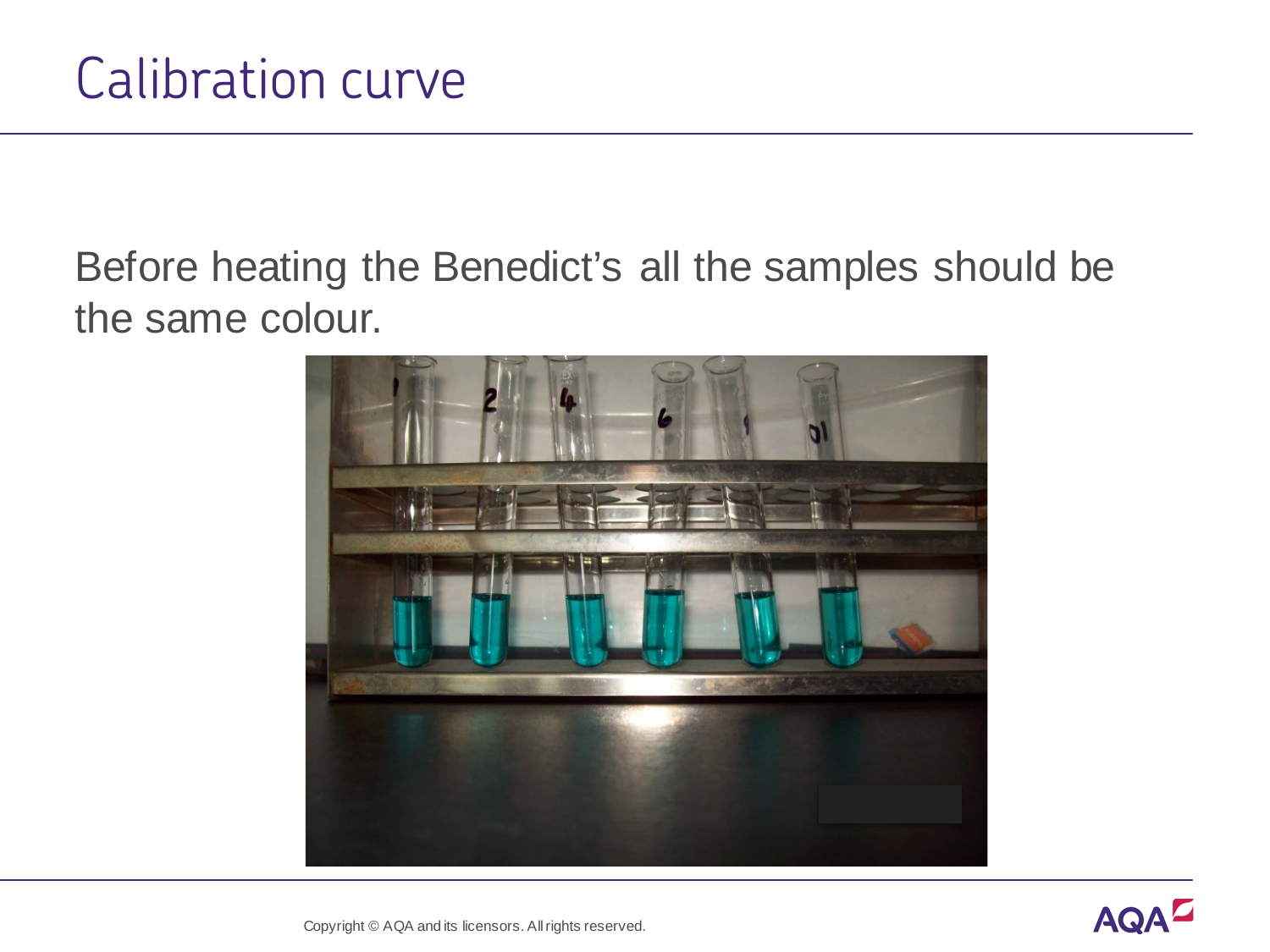## Colour changes after heating



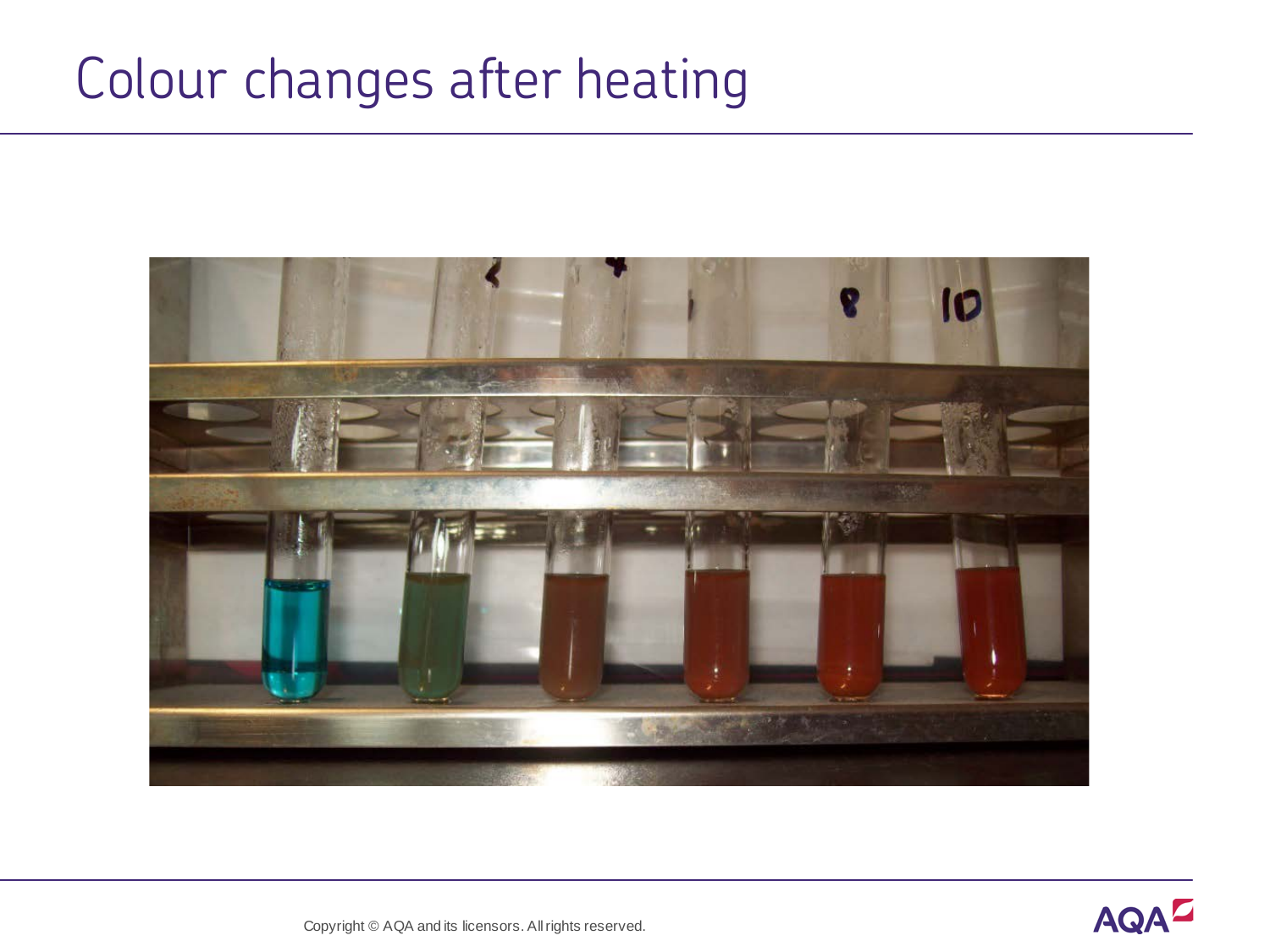## Colour changes after heating

- Qualitative Benedict's gives a range of colour.
- Measure at 600nm (orange/red filter) and shake the samples before putting them in the cuvettes.
- Measure the absorbance immediately or the copper oxide will settle.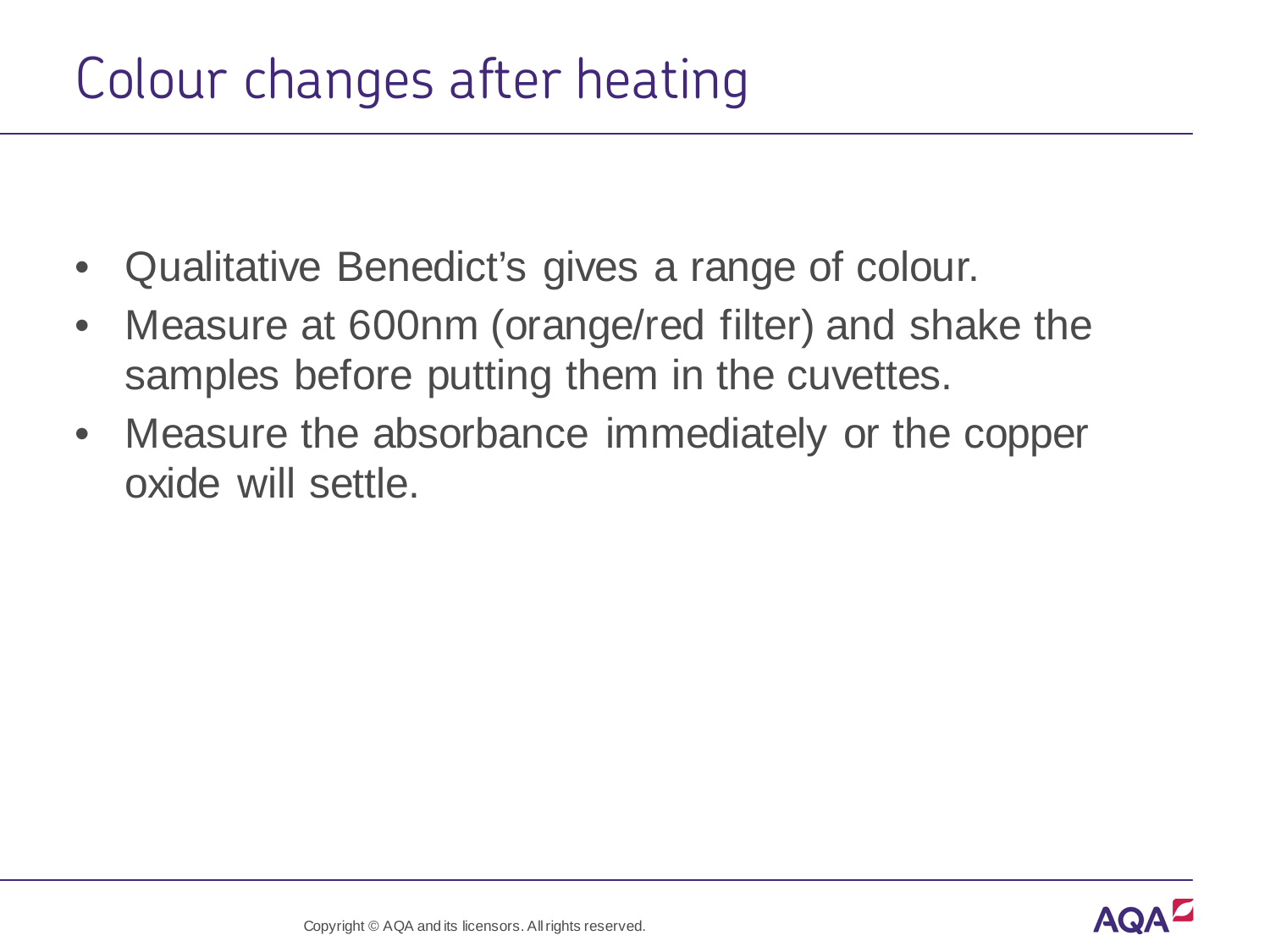#### Quantitative Benedicts



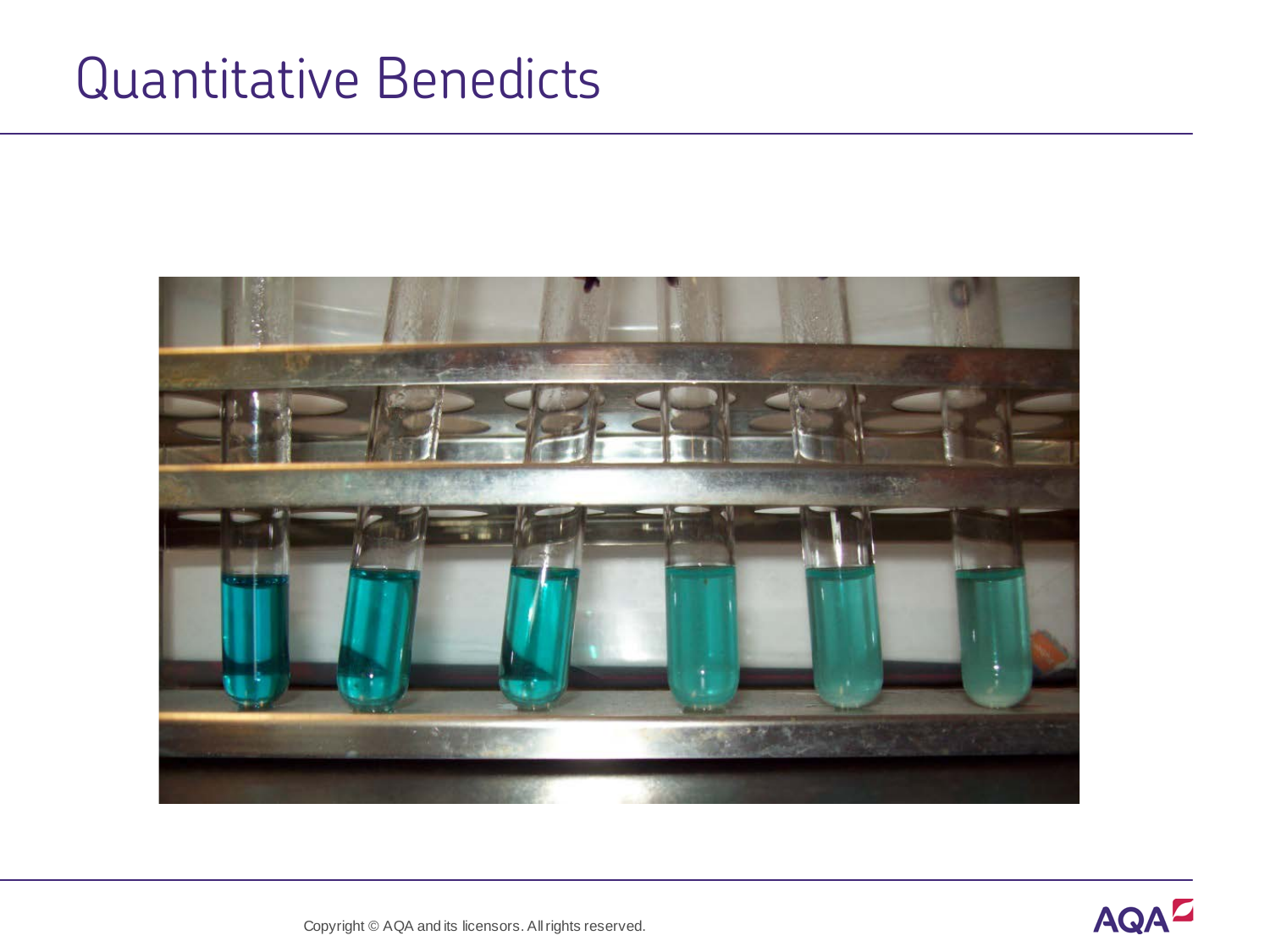#### Quantitative Benedicts

- This measures the absence of colour.
- Measure at 680nm (red filter).
- Allow the white precipitate to settle out and then carefully pipette out the solution into the cuvette.
- Allow the cuvettes to stand so any particles separate out and then measure the solution absorbance.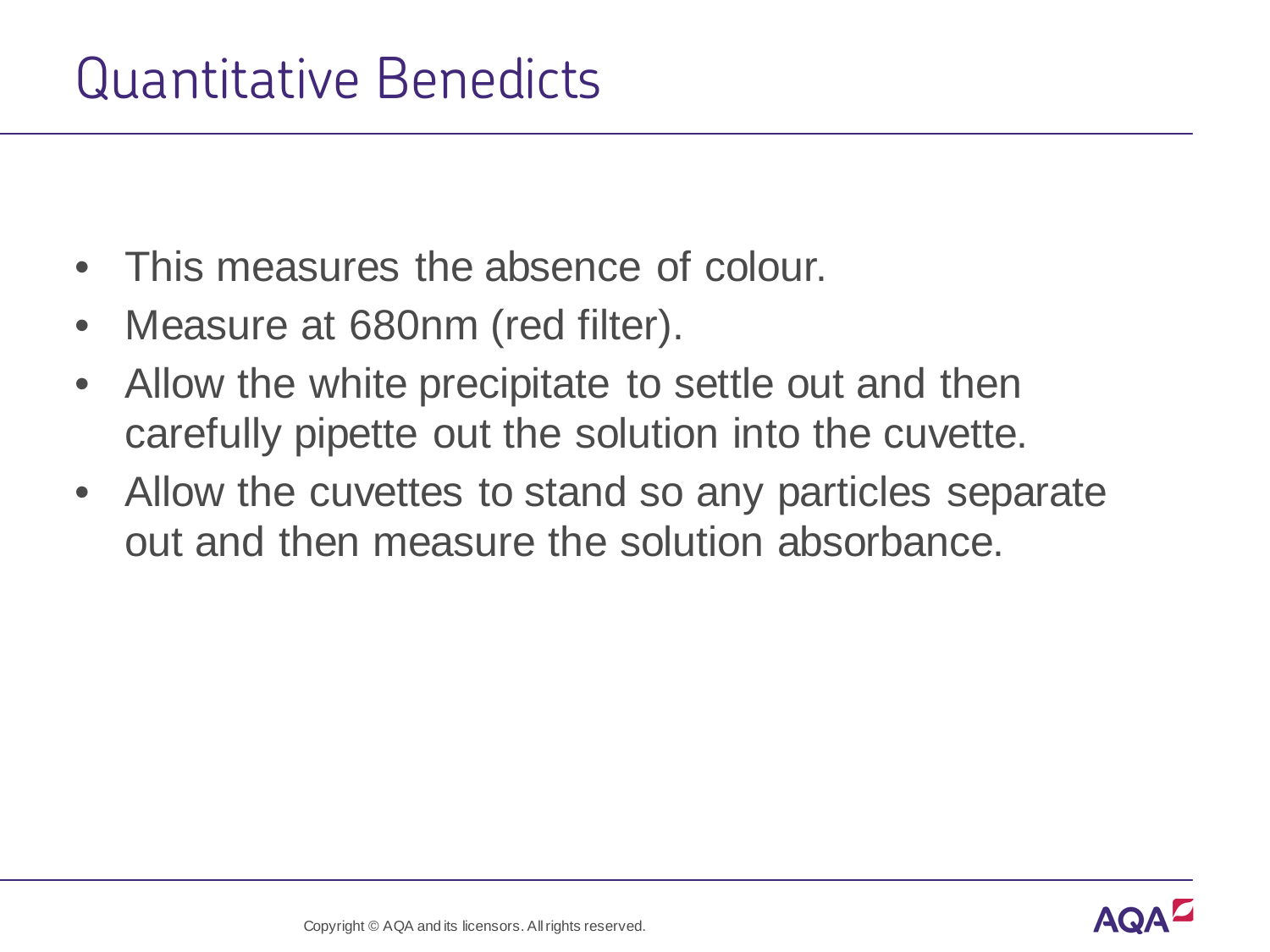#### Colorimeter and cuvettes



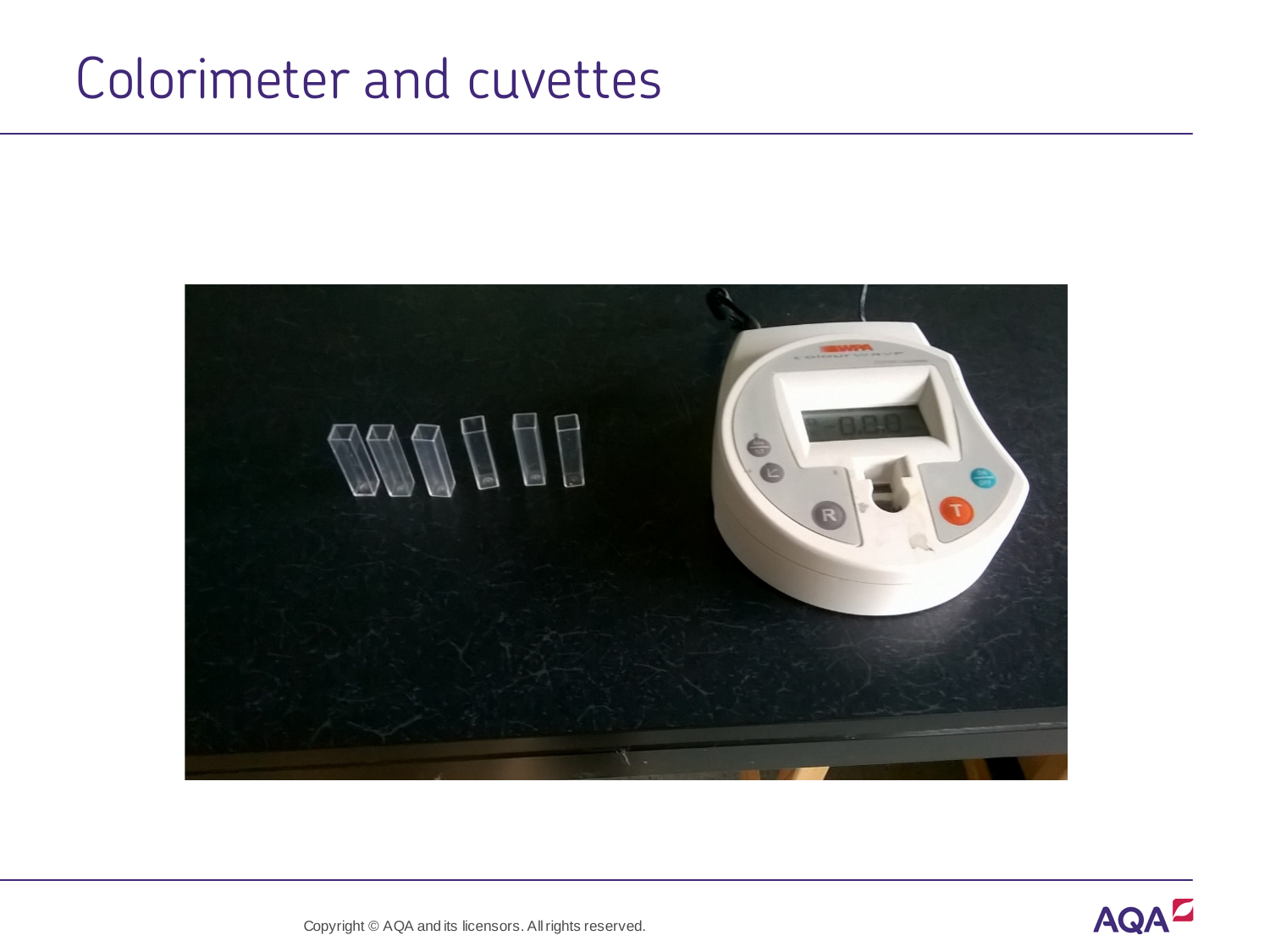The cuvettes should be handled by the ridged or opaque side and fingerprints on the clear side should be polished off with a cloth before putting the solutions in the colorimeter.